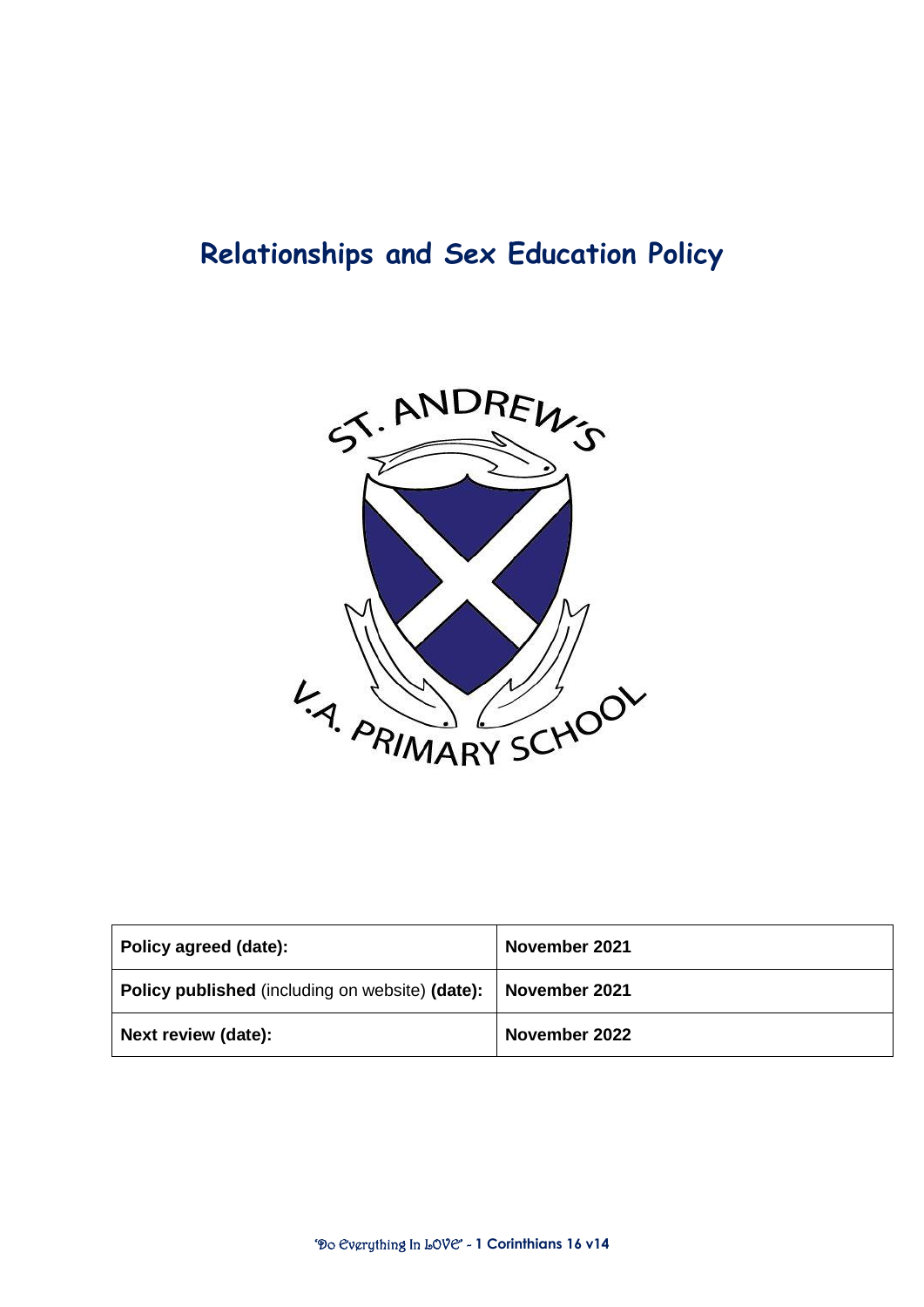# **Aims and Objectives for Relationships and Sex Education (RSE)**

The aim of RSE is to provide children with age appropriate information to explore attitudes and values and develop skills in order to empower them to make positive decisions about their health-related behaviour. This should take place with consideration of the qualities of relationships within families.

We believe it is the duty of our school to give young people the learning that will enable them to live safe, fulfilled and healthy lives. This includes ensuring that they have the skills to keep themselves safe from harm and develop positive and healthy relationships, free from exploitation, pressure or abuse.

Documents that inform the school's RSE policy include:

- Education Act (1996)
- Learning and Skills Act (2000)
- Education and Inspections Act (2006)
- Equality Act (2010),
- *Supplementary Guidance SRE for the 21st century (2014)*
- *Keeping children safe in education – Statutory safeguarding guidance (2016)*
- Children and Social Work Act (2017)
- The Relationships Education, Relationships and Sex Education and Health Education (England) Regulations (July 2019)

# **The Objectives of Relationships & Sex Education are:**

- To provide the knowledge and information to which all pupils are entitled
- To clarify/reinforce existing knowledge
- To raise pupils' self-esteem and confidence, especially in their relationships with others
- To help pupils understand their sexual feelings and behaviour, so they can lead fulfilling and enjoyable lives
- To help pupils develop relevant skills (in language, decision making, assertiveness) and make the most of their abilities
- To provide the confidence to be participating members of society and to value themselves and others
- To help gain access to information and support
- To develop skills for a healthier, safer lifestyle
- To develop and use communication skills and assertiveness skills to cope with the influences of their peers and the media
- To respect and care for their bodies
- To be prepared for puberty and adulthood.

# **The Teaching Programme for Relationships & Sex Education**

Relationships & Sex Education is compulsory from age 11 onwards and Relationships Education is compulsory in ALL schools. However, at St Andrew's, we believe it is essential to teach non-compulsory RSE throughout Key Stages 1 and 2 as part of a broader PSHE curriculum. Some components of RSE are compulsory – these are part of the National Curriculum for Science.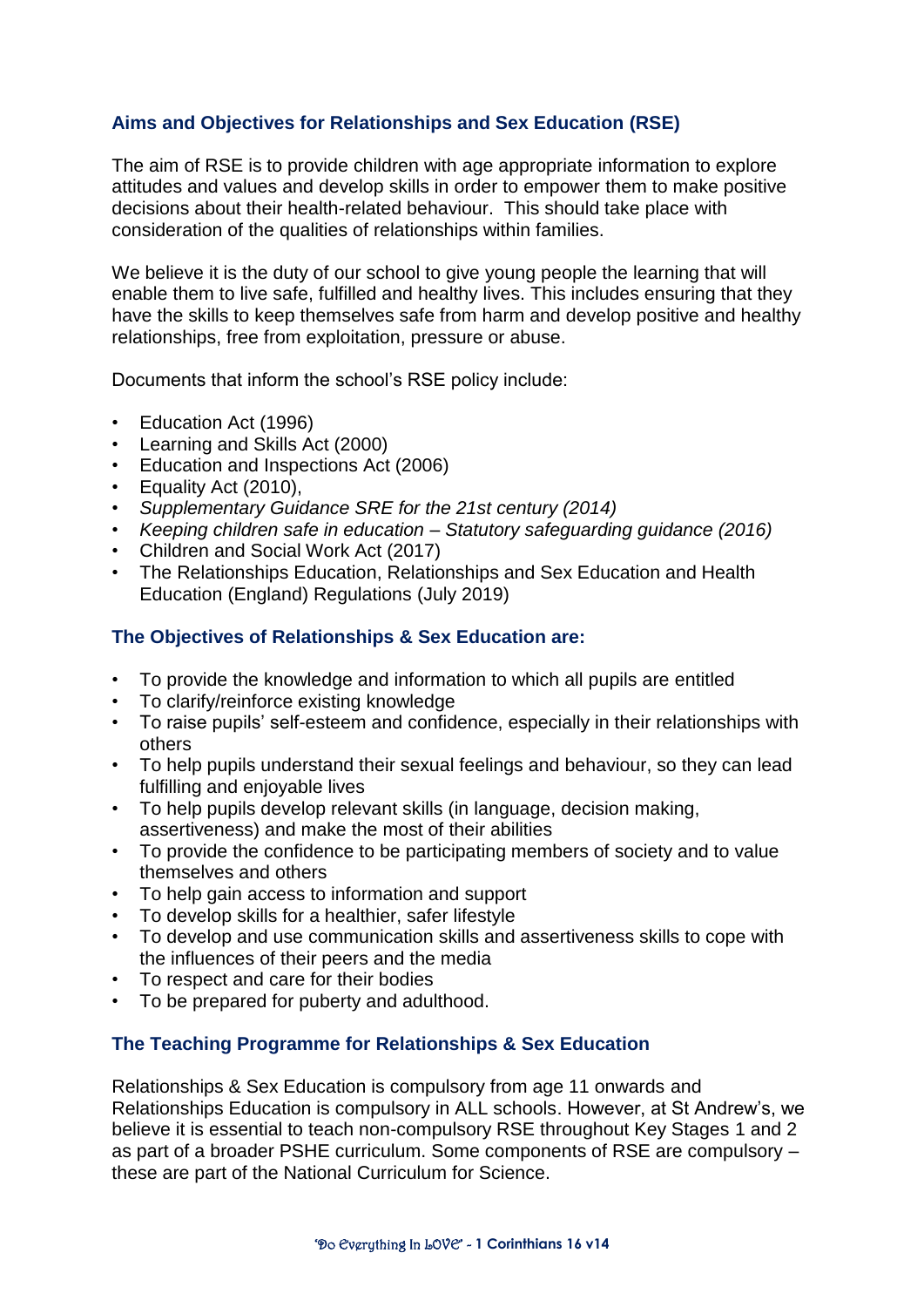## **Legal Requirements**

All schools must teach the following as part of the National Curriculum Science Programme of Study; parents do not have the right to withdraw their child/children from this content.

#### **National Curriculum Science**

#### **Key Stage 1**

Pupils should be taught to:

- notice that animals, including humans, have offspring which grow into adults.
- that animals including humans, move, feed, grow, use their senses and reproduce.

## **Key Stage 2**

Pupils should be taught to:

- describe the differences in the life cycles of a mammal, an amphibian, an insect and a bird.
- describe the life process of reproduction in some plants and animals.
- describe the changes as humans develop to old age.
- recognise that living things produce offspring of the same kind, but normally offspring vary and are not identical to their parents.

Every child is entitled to receive these aspects of RSE regardless of ethnicity, gender, religion, age, culture, disability, sexuality, language, specials needs and home background. It is our intention all children have the opportunity to experience a programme of RSE at a level that is appropriate for their age and physical development with differentiated provision if required.

Such a programme can successfully follow the outline given below;

**Foundation Children** learn about the concept of male and female and about young animals. In on-going PSHE work, they develop skills to form friendships and think about relationships with others.

#### **Key Stage 1**

Through work in Science, children learn about life cycles of some animals, understand the idea of growing from young to old and learn that all living things reproduce. They learn about the importance of personal hygiene to maintain good health. In RE and PSHE, children reflect on family relationships, different family groups and friendship. They learn about rituals and traditions associated with birth, marriage and death and talk about the emotions involved. They begin to co-operate with others in work and play and begin to recognise the range of human emotions and ways to deal with them. They also learn about personal safety.

#### **Key Stage 2**

In Science, children build on their knowledge of life cycles and learn about the basic biology of human reproduction, including the birth of a baby in Years 5 & 6. Children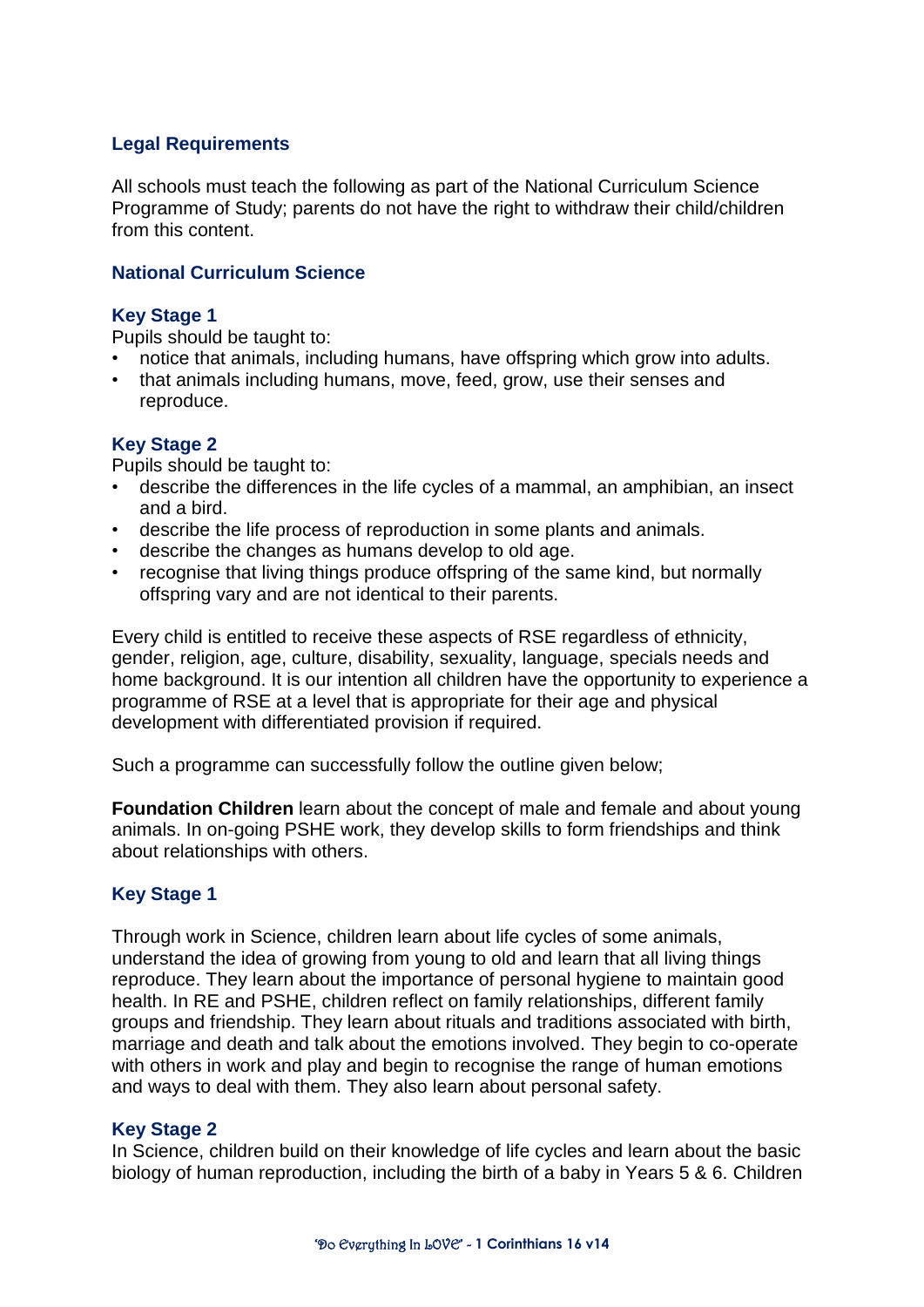are taught about the physical, emotional and social changes at puberty, which include the importance of personal hygiene. In RE and PSHE, they continue to develop an understanding of relationships within a family, between friends and the community and that there are different patterns of friendship. They will develop skills needed to form relationships and to respect other people's emotions and feelings. They will consider how to make simple choices and exercise some basic techniques for resisting pressures.

#### **Menstruation**

We recognise that the onset of menstruation can be a confusing or distressing time for children if they are not prepared. As a school, we acknowledge we have a responsibility to prepare children for menstruation and make adequate and sensitive arrangements to help children manage their period. We deliver puberty lessons to all children in Key Stage 2 and during these lessons we highlight the location of sanitary bins available in school.

#### **Teaching and Learning**

Relationships & Sex Education focuses on the development of skills and attitudes, not just the acquisition of knowledge. This content has been agreed in consultation with governors, parents and teaching staff.

Relationships and Sex education in its wider sense of human life, care, love, responsibility, feelings, relationships, growth and change is built into the whole curriculum at St Andrew's. Such education is delivered through Science, RE, PSHE, Citizenship, Literacy activities and Circle Time.

In addition, at St Andrew's, we are aware that we need to be mindful of and respectful to a wide variety of faith and cultural beliefs, and we will make every attempt to be appropriately sensitive. Equally, it is essential that young people still have access to the learning they need to stay safe, healthy and understand their rights as individuals. Furthermore, all teaching should reflect the law as it applies to relationships, marriage, adoption and care.

Relationships & Sex Education is taught by classroom teachers, teaching assistants and, if appropriate, outside visitors such as the school nurse. A range of teaching methods which involve children's full participation are used to teach sex and relationship education. These include use of video, discussion, looking at case studies, drama and role-play.

Relationships & Sex Education is usually delivered in mixed gender groups. Resources to teach Relationships & Sex Education include fiction, reference books, leaflets and extracts from videos. Most of the resources used are from the Jigsaw scheme (PSHE) and Understanding Christianity (R.E.).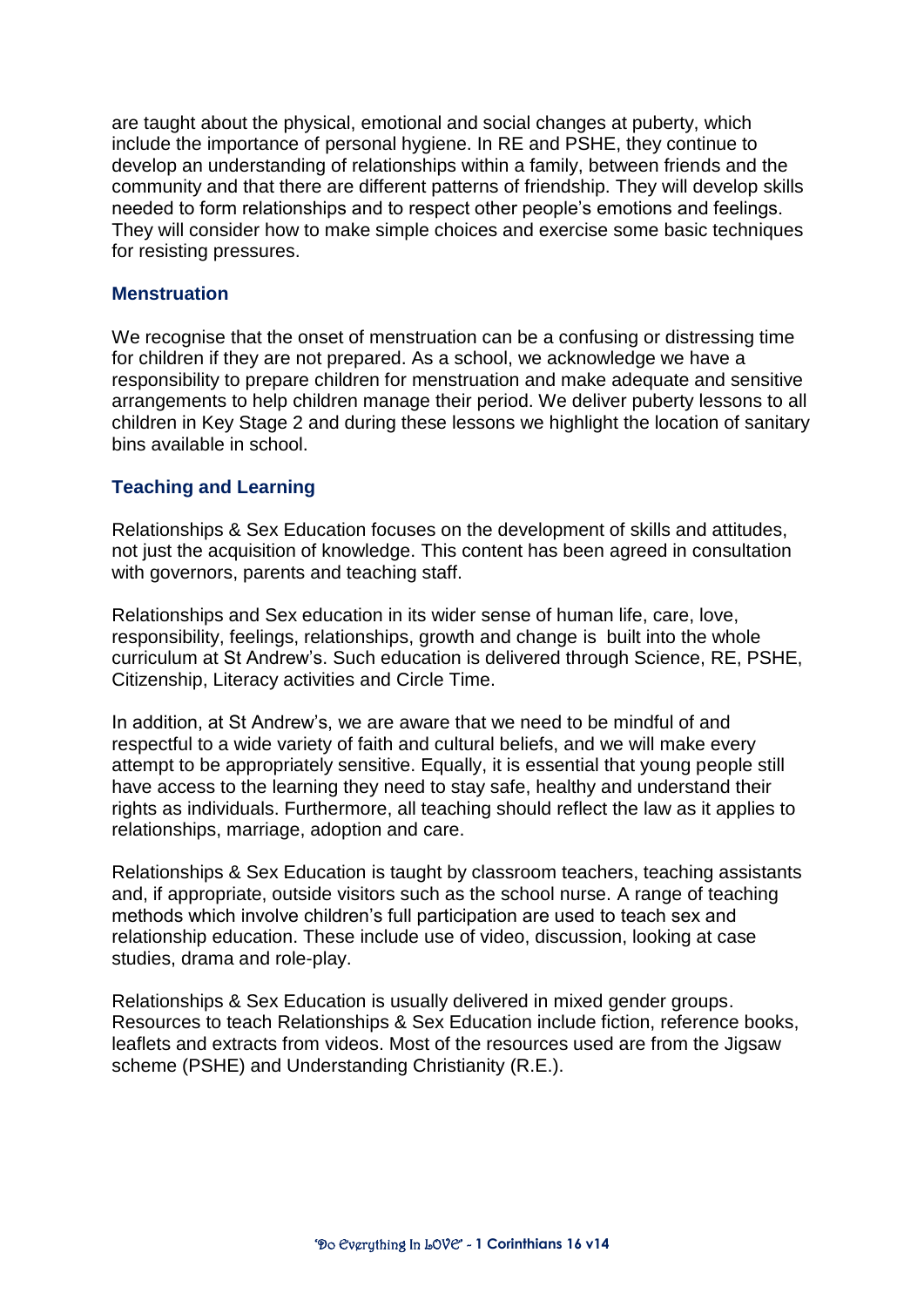# **Specific Issues**

# **Parental Consultation**

- The school includes information on Relationships & Sex Education in the school prospectus and full details are available on request.
- The school informs parents when aspects of the Relationships & Sex Education programme are explicitly taught and provides opportunities for parents to view the videos and resources prior to them being used in class.
- Parents have the right to withdraw their children from those aspects of Relationships and Sex Education, not included in the National Curriculum Science Programme of Study if they wish. In these circumstances, alternative work is set.

# **Child Protection / Confidentiality**

- Teachers are aware that effective sex and relationship education, which brings an understanding of what is and is not acceptable in a relationship, may lead to disclosure of a child protection issue.
- The staff member will inform the Head Teacher /Designated Safeguarding Lead in line with the LEA procedures for child protection if such a disclosure is made.
- All members of staff have up-to-date child protection training and cannot promise confidentiality if concerns about a child exist.

## **Links with Other Policies**

This policy is linked with the following policies:-

- Curriculum
- Equal Opportunities
- Safeguarding/Child Protection
- Confidentiality
- Health and Safety
- Inclusion
- PSHE
- $\cdot$  RF.
- Behaviour
- Anti-Bullying
- Internet Use and Safety
- Special Educational Needs
- Guidance from the Church Diocese

#### **Dealing with Difficult Questions**

Ground rules are essential to provide an agreed structure to answering sensitive or difficult questions. This framework facilitates the use of an anonymous question box as a distancing technique. Teachers will endeavour to answer questions as honestly as possible but, if faced with a question they do not feel comfortable answering within the classroom, provision would be made to meet the individual child's needs.